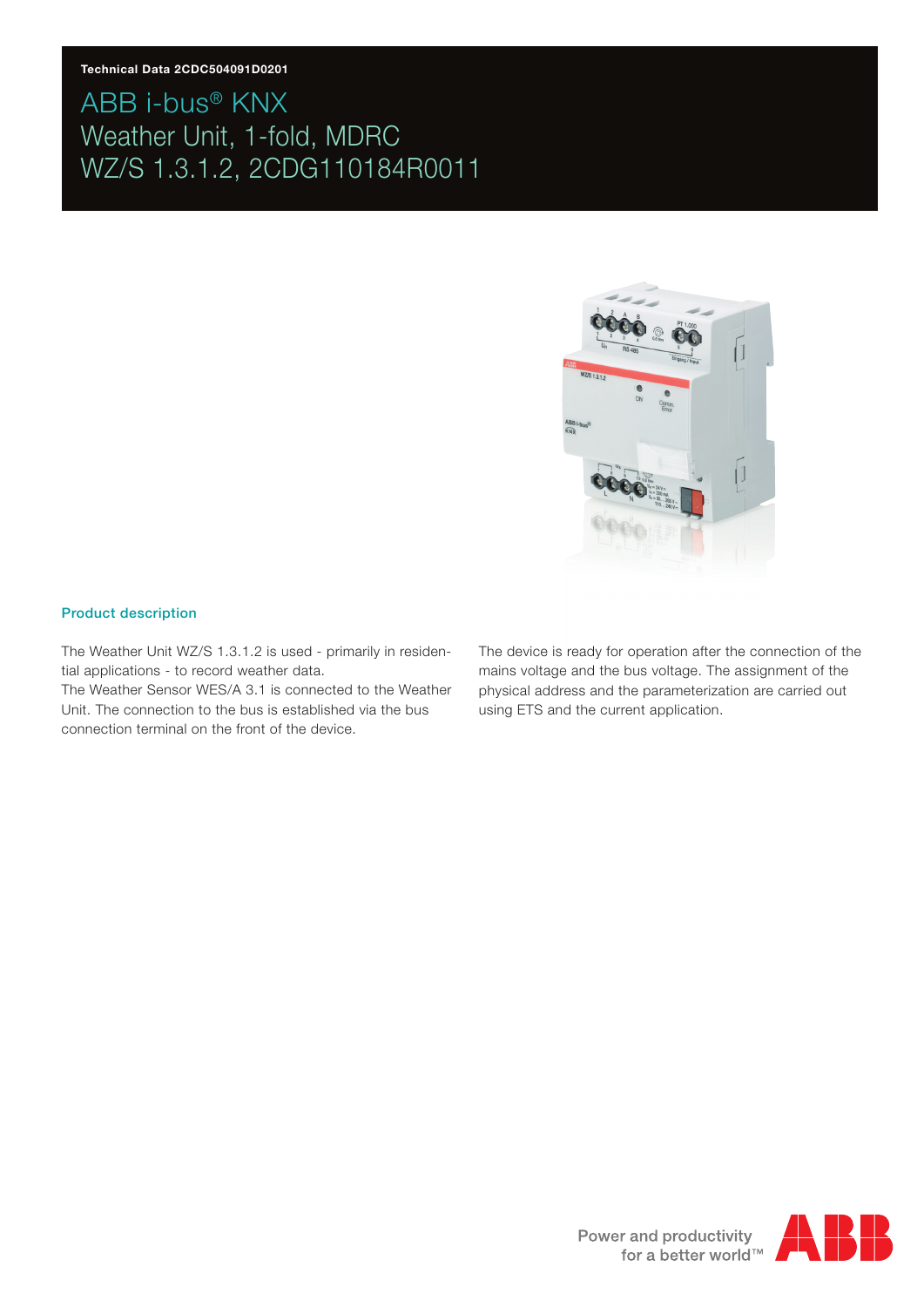### Technical data

| Supply                                        | Bus voltage                                 | 2132 V DC                                                                                     |  |
|-----------------------------------------------|---------------------------------------------|-----------------------------------------------------------------------------------------------|--|
|                                               | Current consumption, bus                    | $< 10 \text{ mA}$                                                                             |  |
|                                               | Mains voltage U <sub>s</sub>                | 85265 V AC, 110240 V DC, 50/60 Hz                                                             |  |
|                                               | Power consumption                           | Max, 11 W at 230 V AC                                                                         |  |
|                                               | Power consumption, mains                    | 80/40 mA, at 115/230 V AC                                                                     |  |
|                                               | Power dissipation                           | Max, 3 W at 230 V AC                                                                          |  |
| Auxiliary voltage supply to supply the sensor | Nominal voltage U                           | $24 VDC + 2 V$                                                                                |  |
|                                               | Rated current I                             | 200 mA                                                                                        |  |
|                                               | Power                                       | 0.38 W, when heating switched off (WES/A 3.1)<br>4.15 W, when heating switched on (WES/A 3.1) |  |
| Connections                                   | <b>KNX</b>                                  | Via bus connection terminal, screwless                                                        |  |
|                                               | Mains voltage                               | Via screw terminals                                                                           |  |
|                                               | 1 (0 V potential)                           | Electrical supply                                                                             |  |
|                                               | 2 (24 V potential)                          | Electrical supply                                                                             |  |
|                                               | A (RS 485)                                  | Serial data communication                                                                     |  |
|                                               | B (RS 485)                                  | Serial data communication                                                                     |  |
|                                               | PT1000                                      | Temperature-dependent resistance                                                              |  |
| <b>Connection terminals</b>                   | Screw terminals                             | $0.22.5$ mm <sup>2</sup> fine stranded                                                        |  |
|                                               |                                             | $0.24.0$ mm <sup>2</sup> single core                                                          |  |
|                                               | Tightening torque                           | Max. 0.6 Nm                                                                                   |  |
| Cable length                                  | Between the Weather Unit and Weather Sensor | Max. 100 m                                                                                    |  |
| Cable length / cable cross-section            | P-YCYM or J-Y(ST)Y                          | $2 \times 2 \times 0.8$                                                                       |  |
| Operating and display elements                | <i>Programming</i> Button/LED $\Box$ $\Box$ | For assignment of the physical address                                                        |  |
| Temperature range                             | Power                                       | $-5^{\circ}$ C $+45^{\circ}$ C                                                                |  |
|                                               | Transport                                   | $-25 °C+70 °C$                                                                                |  |
|                                               | Storage                                     | $-25 °C+55 °C$                                                                                |  |
|                                               |                                             |                                                                                               |  |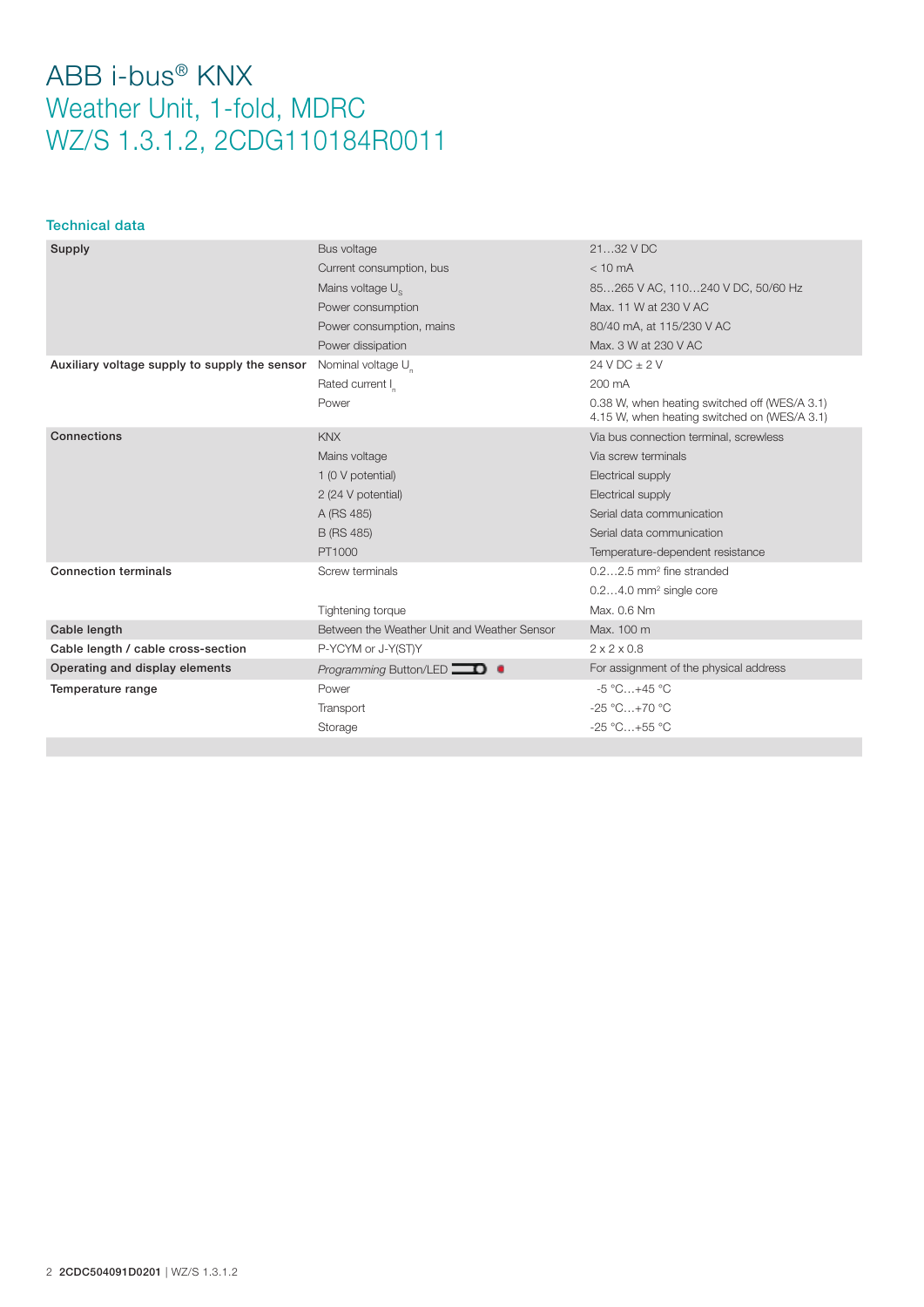| Design                  |             | Modular installation device (MDRC)                                |                                         | Modular installation device, ProM                       |                               |
|-------------------------|-------------|-------------------------------------------------------------------|-----------------------------------------|---------------------------------------------------------|-------------------------------|
|                         |             | <b>Dimensions</b>                                                 |                                         | $90 \times 72 \times 64.5$ mm (H $\times$ W $\times$ D) |                               |
|                         |             | Mounting width in space units                                     |                                         | 4 x 18 mm modules                                       |                               |
|                         |             | Mounting depth                                                    |                                         | 64.5 mm                                                 |                               |
| Mounting                |             | On 35 mm mounting rail                                            |                                         | To DIN EN 60 715                                        |                               |
| Installation position   |             | Any                                                               |                                         |                                                         |                               |
| Weight                  |             | $0.2$ kg                                                          |                                         |                                                         |                               |
| Housing/color           |             | Plastic housing, gray                                             |                                         |                                                         |                               |
| Protection type         |             | IP 20                                                             |                                         | To DIN EN 60 529                                        |                               |
| <b>Protection class</b> |             | $\mathbb{I}$                                                      |                                         | To DIN EN 61 140                                        |                               |
| Approvals               |             | KNX to EN 50 090-1, -2                                            |                                         | Certification                                           |                               |
| CE mark                 |             | In accordance with the EMC guideline and low<br>voltage guideline |                                         |                                                         |                               |
|                         |             |                                                                   |                                         |                                                         |                               |
| Device type             | Application |                                                                   | Max, number of<br>communication objects | Max. number of<br>group addresses                       | Max. number of<br>assignments |

\* ... = Current version number of the application. Please refer to the software information on our website for this purpose.

WZ/S 1.3.1.2 Weather information/1\* 107 254 254

### Note

For a detailed description of the application see *"Weather Unit WZ/S 1.3.1.2, Weather Sensor WES/A 3.1"* product manual. It is available free-of-charge at *www.abb.com/knx*.

ETS and the current version of the device application are required for programming.

The current version of the application is available on the Internet for download at *www.abb.com/knx*. After import into ETS, it appears in the *Catalogs* window under *Manufacturers/ABB/Input/ Weather Unit*.

The device does not support the locking function of a KNX device in ETS. If you use a *BCU code* to inhibit access to all the project devices, it has no effect on this device. Data can still be read and programmed.

#### **Note**

Facade control is not possible with the Weather Unit WZ/S 1.3.1.2. Please use the Weather Station WS/S for this. The WES/A sensor combined with the Weather Unit is suitable for small to mediumsized buildings. The facade structure, wind conditions and local influences should also be considered with these buildings.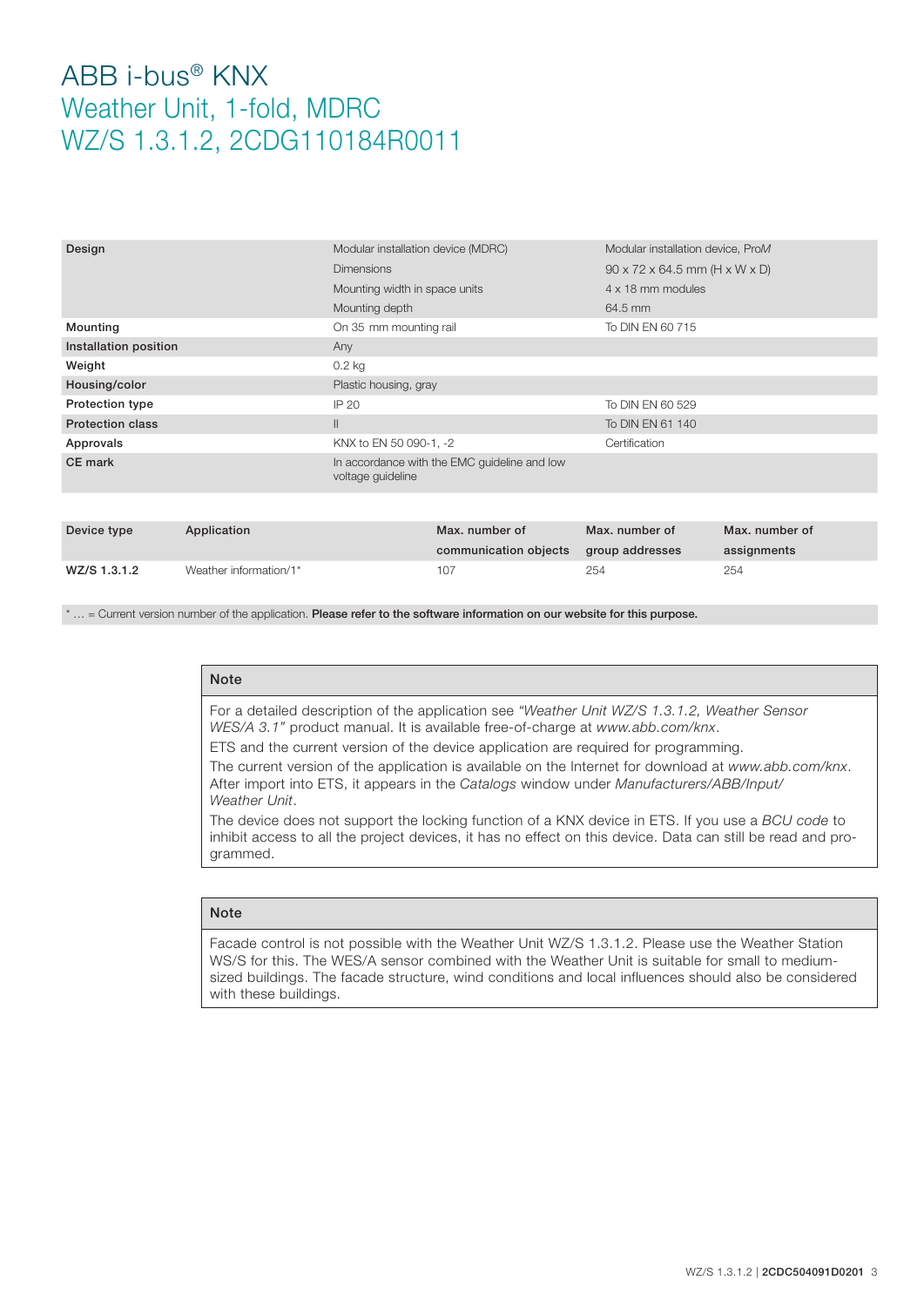#### Resolution and accuracy and tolerances

Please note that the tolerances of the sensors which are used will need to be added to the listed values.

With sensors based on resistance measurement, it is also necessary to consider the feeder cable errors.

In the supplied state of the device, the stated accuracies will not be initially achieved. After initial commissioning, the device performs an autonomous calibration of the analog measurement circuit. This calibration takes about an hour and is performed in the background. It is undertaken regardless of whether or not the device is parameterized and is independent of the connected sensors. The normal function of the device is not affected. After calibration has been completed, the calibration values which have been determined will be stored in the non-volatile memory. Thereafter, the device will achieve this level of accuracy every time it is switched on. If the calibration is interrupted by programming or bus failure, it will recommence every time it is restarted. The ongoing calibration is displayed in the status byte by a 1 in bit 7.

#### PT1000

The PT1000 is precise and can be replaced and is only slightly influenced by feeder cable errors.

Tolerance classes:

| Designation               | Tolerance                 |
|---------------------------|---------------------------|
| DIN class A               | $0.15 + (0.002 \times t)$ |
| 1/3 DIN class B           | $0.10 + (0.005 \times t)$ |
| $1/2$ DIN class B         | $0.15 + (0.005 \times t)$ |
| DIN class B               | $0.30 + (0.005 \times t)$ |
| 2 DIN class B             | $0.60 + (0.005 \times t)$ |
| 5 DIN class B             | $1.50 + (0.005 \times t)$ |
| $t =$ Current temperature |                           |

#### Resistance signals

| Sensor signal        | Resolution | Accuracy<br>l at 25 °C T *1 | Accuracy<br>  at -5+45 °C T *1 | Remark            |
|----------------------|------------|-----------------------------|--------------------------------|-------------------|
| PT1000 <sup>*2</sup> | 0.1 Ohms   | $± 1.5$ Ohms                | $\pm 2.0$ Ohms                 | 1 Ohm = $0.25 °C$ |

 $*$ <sup>1</sup> additional to current measured value at ambient temperature  $T_{\text{u}}$ 

\*2 plus feeder cable and sensor faults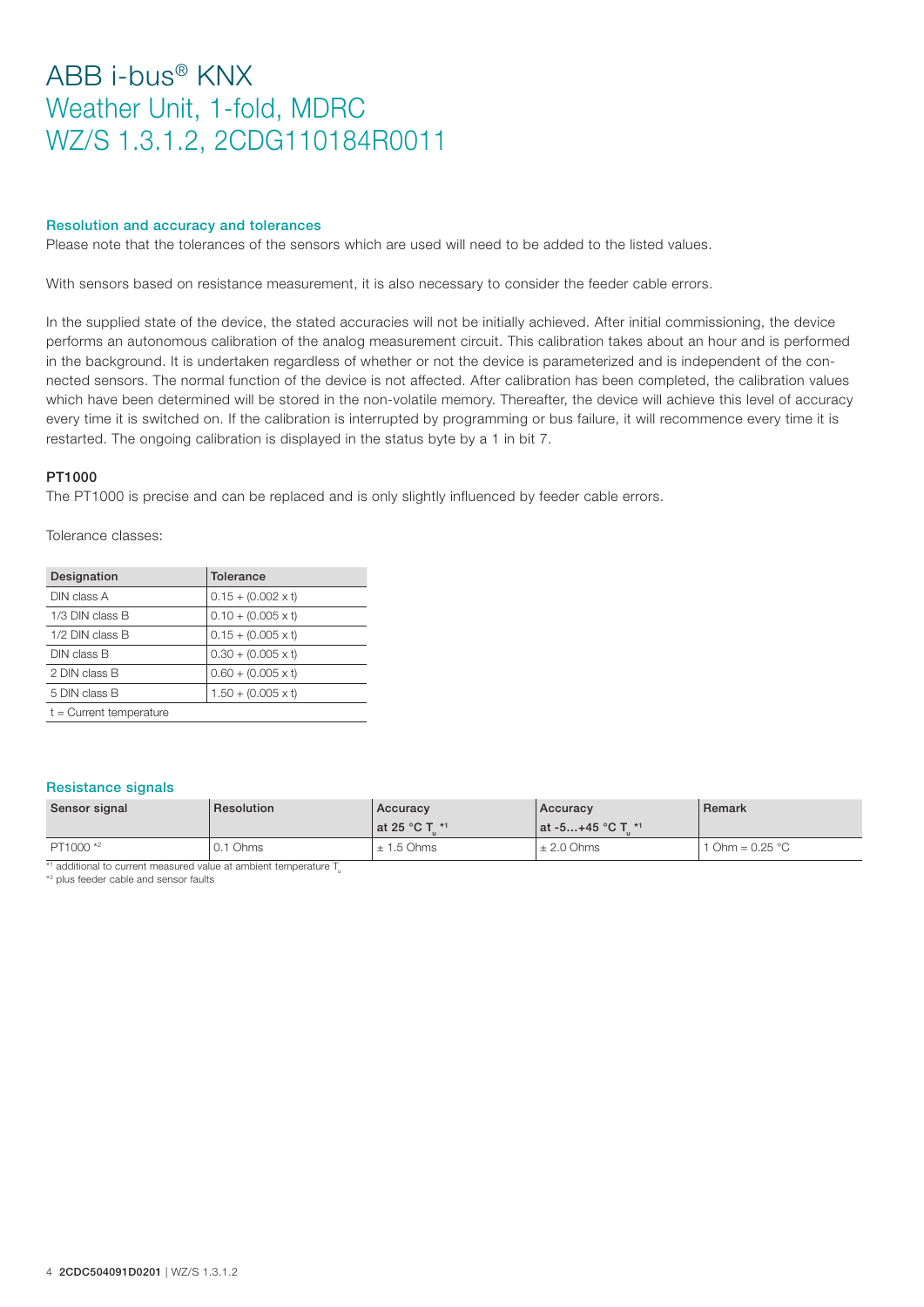### Connection diagram



- 1 Label carrier
- **2** *Programming* button
- 3 *Programming* LED
- 4 Bus connection terminal
- 5 Power supply
- 6 Connection of Weather Sensor
- 7 Connection of PT1000 sensor
- 8 LED "On" and LED "Comm. Error"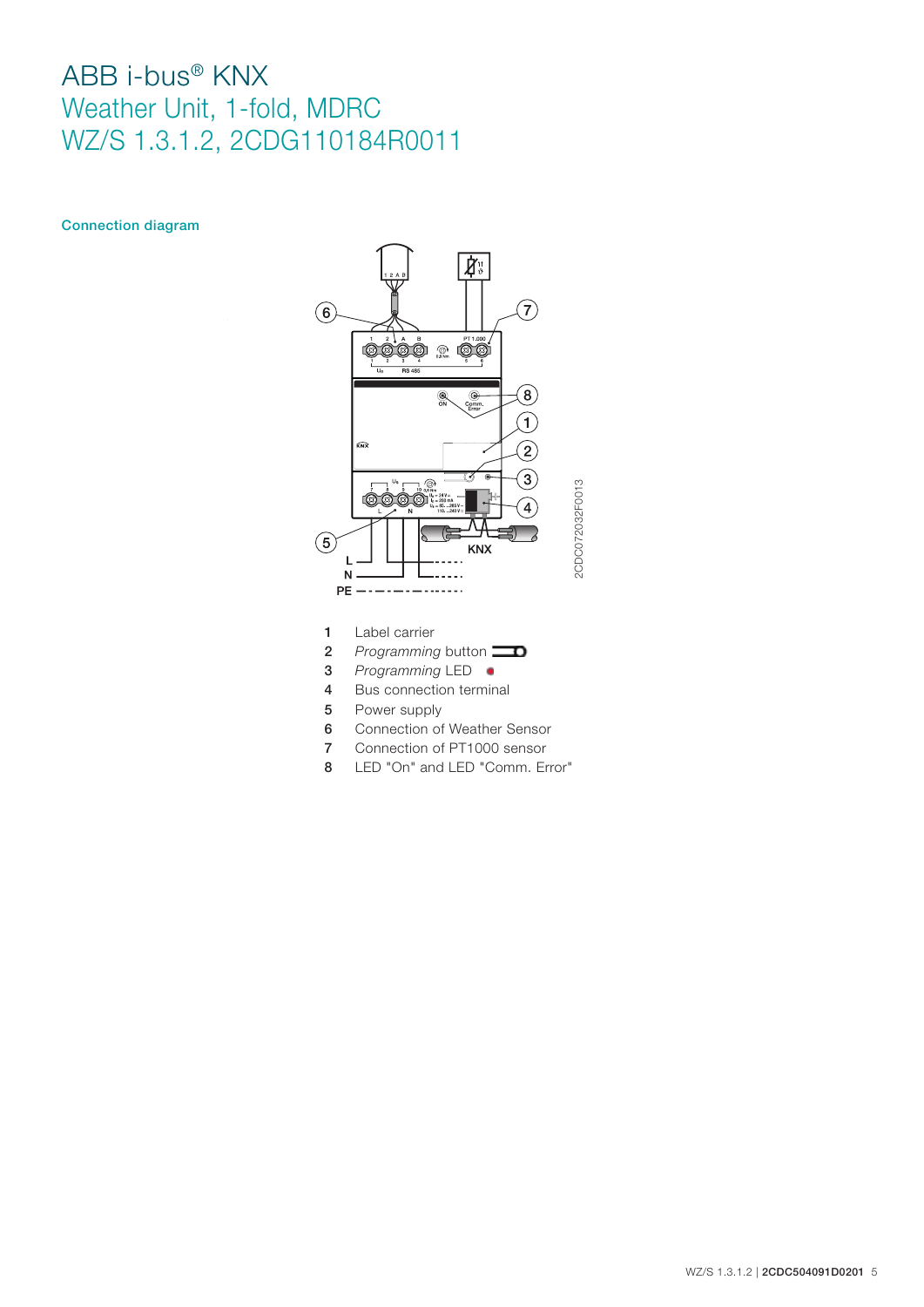Dimension drawing



2CDC072033F0013 2CDC072033F0013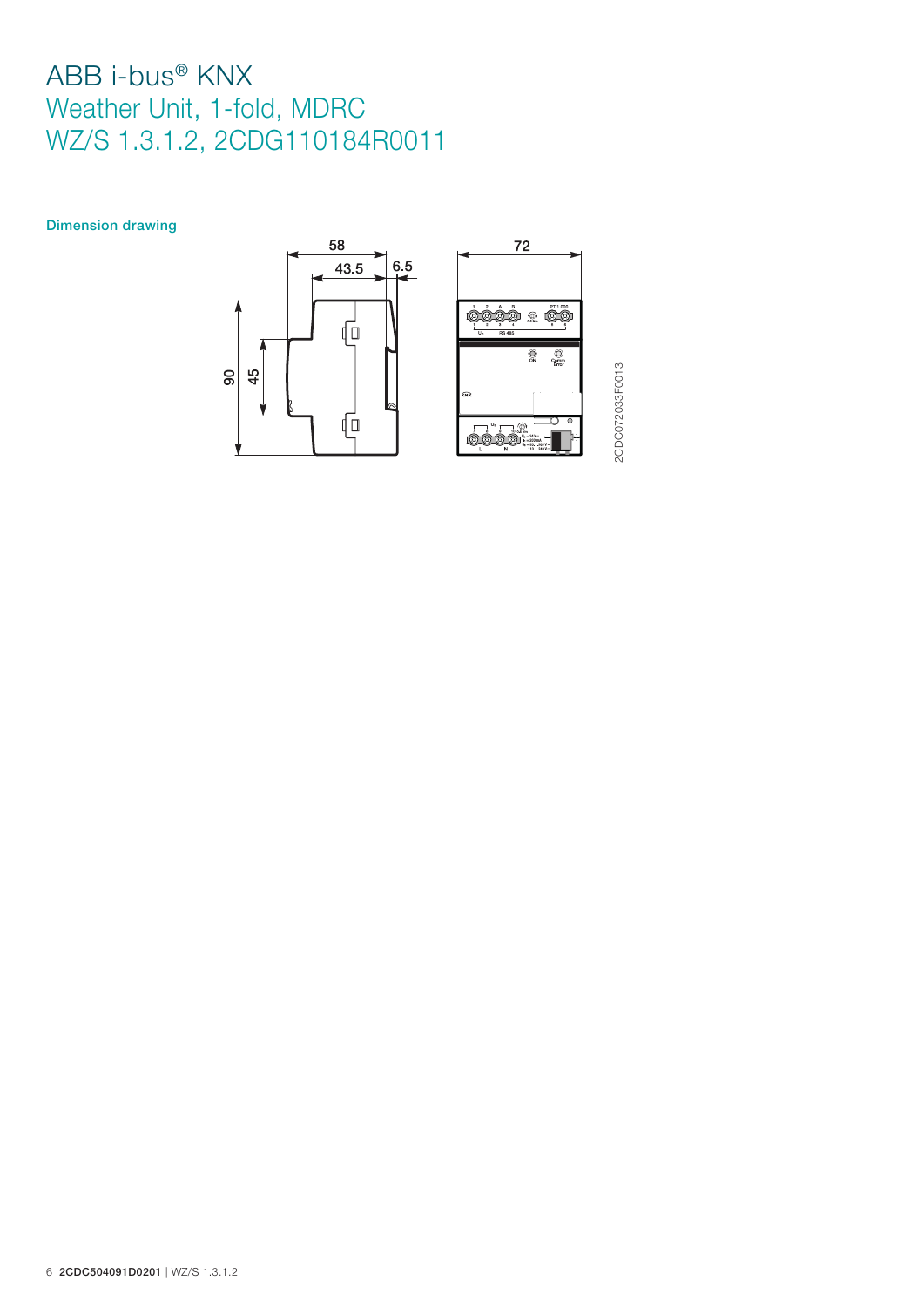Notes